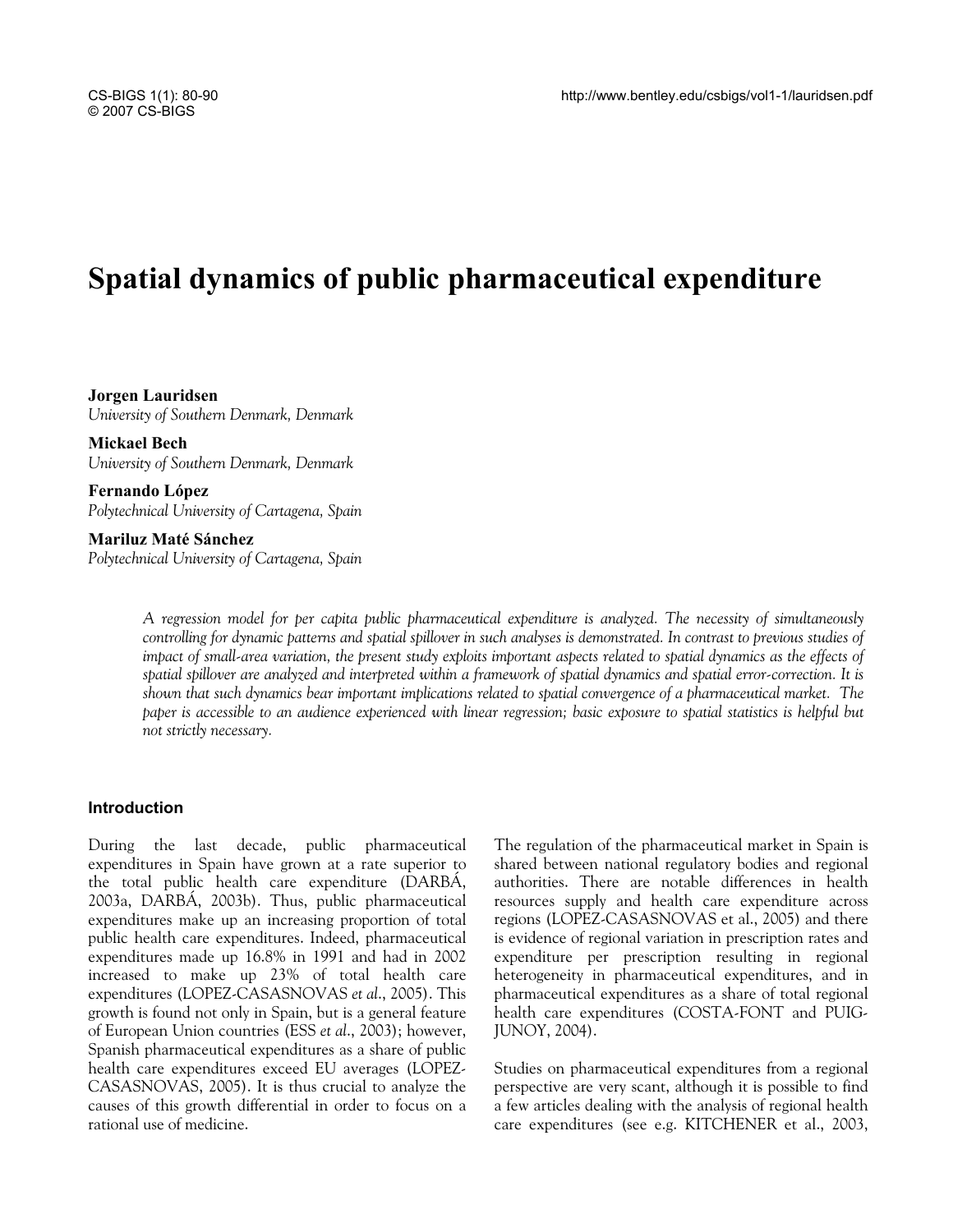LEVAGGI and ZANOLA, 2003, LOPEZ-CASASNOVAS and SAEZ, 2001, MOSCONE and KNAPP, 2005). Despite the ample body of evidence of geographical differences in the use of health-care procedures in the literature on small-area variation in health care (FOLLAND et al., 2003, HAM, 1988, JOINES et al., 2003, WENNBERG and GITTELSOHN, 1973, WESTERT et al., 2004), few studies have examined the geographical variability in the use of pharmaceuticals (see e.g. DUBOIS et al., 2002, METGE et al., 1999, MORGAN, 2005). The causes of variation discussed in the literature are the prevalence of diseases, mixed opinions about the effectiveness of surgery, practice style, health supply resources and differing patient preferences.

Only a few studies of small-area variations have considered spatial variation in medical practice. WESTERT et al. (2004) studied spatial disparities in hospital discharges (as measured by coefficients of variations) and found these disparities to be approximately unchanged during the 1980s and 1990s. JOINES et al. (2003) found that hospitalization rates for low back problems varied significantly across the counties of North Carolina. They further found that counties with similar rates clustered geographically and concluded that spatial effects are important and should be considered in small area studies. MOSCONE and KNAPP (2005) explored the spatial patterns of mental health expenditure and established – as in Joines et al. – the importance of controlling for spatial spillover. Moscone and Knapp's study found a positive significant spatial effect suggesting that adjacent local authorities mimic the behavior of their neighbours and tend to have similar mental health expenditure. In contrast to the present study, however, none of the two latter studies incorporated dynamic properties as a part of their analysis.

The present study will focus on the regional variations in the models of public pharmaceutical expenditures in Spain, and will thus contribute to the literature on smallarea variation and determinants of health care expenditure. The aim of our study is to analyze the determinants of provincial-level pharmaceutical expenditures in Spain while controlling for spatial effects. However, in contrast to the above mentioned small-area studies, we go deeper into the nature of spatial spillover and show that this spillover contains valuable information regarding the conditional spatial convergence of expenditure models.

In the case of Spain, large provincial variations in models of public pharmaceutical expenditures are to be

expected. It is thus important to analyze not only the effects of change over time in the determinants on the expenditures, but also the effects of inter-provincial differences in determinants on inter-provincial differences in expenditures. Both targets are achieved by using pooled cross-sectional data in the analyses to follow.

In order to obtain efficient results, a Seemingly Unrelated Regression (SUR) framework is advocated. The SUR is specifically designed to capture intertemporal residual correlation and time-varying residual variances, and is favored over the simpler but less efficient OLS framework. We show that the SUR framework leads to a global (i.e., non-spatial) specification. Potential spatial spillover effects are modeled to provide a local (i.e., adjusted for spatial dynamics) specification. Deeper analyses of the spatial dynamics are obtained by applying a spatial speed of adjustment re-specification and spatial error-correction specifications. It is concluded that spatial convergence of expenditure behavior is present, but that the speed of this convergence is relatively slow, due to a large endogenous spillover expressing rigidities which are caused by supra-provincial forces such as regulation and/or market imperfection.

### **The Spanish pharmaceutical market**

In Spain, the prices of publicly financed pharmaceuticals are fully or partially controlled, and the price index of medicine has practically not risen in the last decade. Nevertheless, this does not preclude the fact that new products entering the market are introduced at a sales price higher than that of the already existing ones. Several studies have shown that the replacement of older drugs by newer, more expensive drugs is the single most important reason for the increase in pharmaceutical expenditures (see e.g. DUBOIS *et al*., 2000, GERDTHAM and LUNDIN, 2004, MORGAN, 2005), whereas the real price index of existing drugs is decreasing. The second most important reason is that a larger quantity is consumed because of increases in the intensity of medication in terms of defined daily doses per patient. Similar results are found in analyses of the increase in pharmaceutical expenditures in Spain (DARBÁ, 2003b, ROVIRA *et al*., 2001).

The Spanish national health system is a decentralized system in which the regulation of the pharmaceutical market is shared between national regulatory bodies and the regional authorities – called Autonomous Communities (AC) - however, most of the key regulatory bodies are run centrally at the national level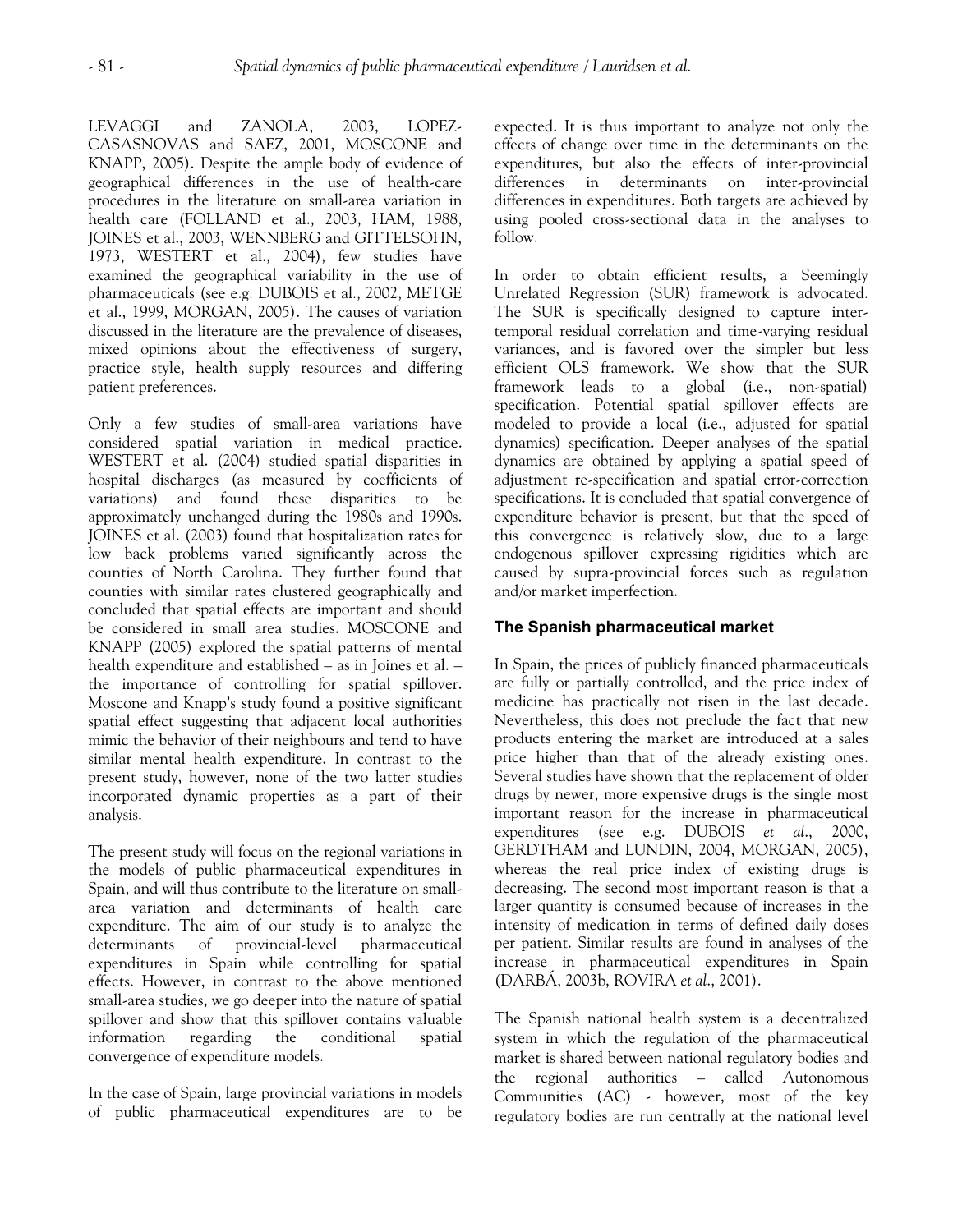to reduce diversity and maintain overall control (COSTA-FONT and PUIG-JUNOY, 2004); see Figure 1 for a map of provinces by AC.



**Figure 1.** Provinces by Autonomous Communities

Even though cost containment has been a major priority for publicly financed pharmaceuticals this has not resulted in significant savings in public expenditures (COSTA-FONT and PUIG-JUNOY, 2004, DARBÁ, 2003a, DARBÁ, 2003b). The average price for pharmaceuticals is below EU averages with older drugs priced significantly below the EU average (PUIG-JUNOY, 2004). The market for generic drugs was small compared to the EU average, accounting for 3% of total drug sales in 2000 and had increased to 6.4% of total drug sales by 2003 (COSTA-FONT and PUIG-JUNOY, 2004). There seems to be significant regional heterogeneity in the use of generics (COSTA-FONT and PUIG-JUNOY, 2004). New drugs are not priced significantly below the EU average and these drugs account for the largest market share (COSTA-FONT and PUIG-JUNOY, 2004, DARBÁ, 2003a, DARBÁ, 2003b).

Different cost containment policies such as negative lists of excluded drugs, the regulation of profits, repayments from pharmaceutical companies, the reference pricing system and the promotion of the use of generic drugs have had little effect on the overall increase in pharmaceutical expenditures. Some of these policies are under the devolved responsibility of the 17 regional health systems. The ACs have gradually become significant actors in the pharmaceutical policy along with the decentralization process starting in the early 1980s until the completion of the devolution process in 2002.

Funding is mainly centrally collected and distributed to the ACs. Until 2001, regional health care financing was decided in a separate negotiation between the Minister of Health and the corresponding Regional Ministers in the 17 ACs, mainly allocating funds as block grants following the lines of an unadjusted capitation formula (LOPEZ-CASASNOVAS et al., 2005). Since 2002 the health care expenditures have been allocated as part of general financing using a capitation formula with some demographic adjustments. Health care expenditures account for around 40% of the ACs' total funding. The ACs have some possibilities of raising funding by levying higher taxes; however, various central funds strive to maintain territorial equity.

There are some inter-regional inequalities in health expenditure per capita but the coefficient of variation in regional health care expenditure per capita is one of the lowest among health care systems for which territorial health care expenditures may be identified (see LOPEZ-CASASNOVAS and SAEZ, 2001). There seems to be significant differences in hospital specialization, physician density and technology and it has been suggested that this diversity can be partly explained by differences in particular GDP and population structures (LOPEZ-CASASNOVAS et al., 2005). The regional inequality in health expenditure is however not correlated with inequality in health outcomes (LOPEZ-CASASNOVAS et al., 2005).

#### **Modeling spatial dynamics**

The point of departure is a linear regression model. Assuming initially one cross-section of N observations, this reads as

$$
y_t = \alpha_0 i_N + X_t \beta_0 + \upsilon_t, \, \upsilon_t \sim N(0, \sigma_u^2 I) \tag{1}
$$

where  $X_t$  is an N by K dimensional matrix of explanatory variables, *yt* an N dimensional vector of endogenous observations,  $\beta_0$  a K dimensional coefficient vector,  $\alpha_0$ a constant term,  $i_{N}$  a column vector of N ones, and  $v_{t}$  a residual with variance  $\sigma_u^2$ . Applying pooled data for T periods leads to T equations, one for each time period. The residuals of the T equations are correlated, and the variances for the cross-sections vary over time. Between any two time periods, the residual covariance reads as

$$
E(\nu_{t}\nu_{s}) = \sigma_{ts}^{2}I, \quad t, s = 1,..,T.
$$
 (2)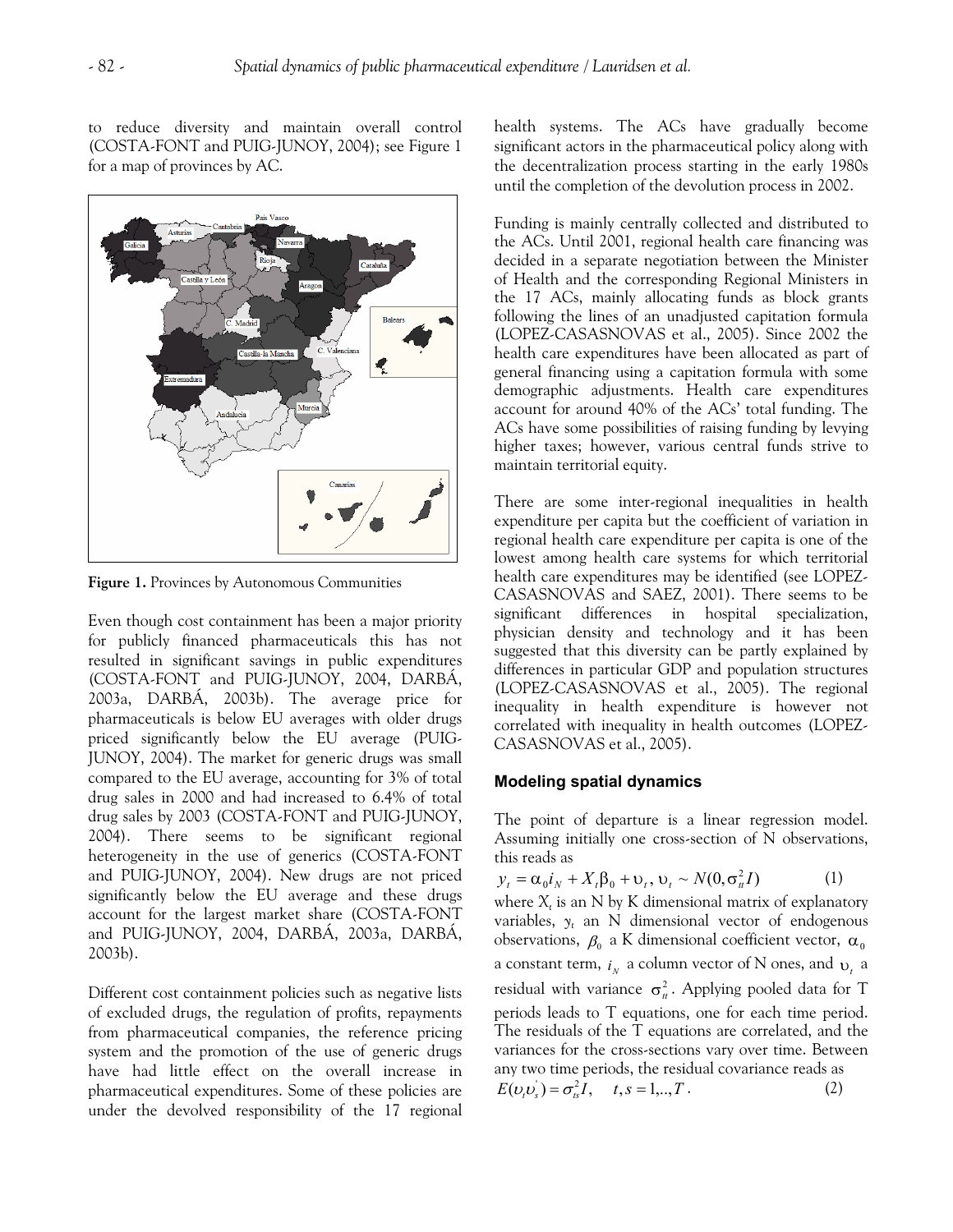The model defined by  $(1)$ - $(2)$  is estimated efficiently by applying Feasible Generalised Least Squares (F-GLS) estimation to obtain the ZELLNER (1962) Seemingly Unrelated Regression (SUR) estimate for  $\beta_0$ , denoted  $β_0^{SUR}$ . Further,  $β_0$  is allowed to vary with time by extending  $X_t$  of formula (1) with interactions between  $X_t$ and a time trend.

In terms of spatial econometrics, (1) expresses the relationship as a global equilibrium between non-spatial variables, i.e.  $\beta$  measures the effects of the exogenous variables *(X)* on public pharmaceutical expenditures *(y)* assuming a global equilibrium to be present, so that variations in expenditure across regions are only caused by variations in exogenous determinants. For the case of conditional convergence, regional adjustment towards the global equilibrium is expected to take place. In contrast, when convergence is missing, local discrepancies will tend to persist. Thus, we have to investigate what kind of spatial dynamics is driving the economy.

Local developments may spread out at first in the neighboring provinces before diffusing over the entire economy. Observed spatial spillover may confirm a marked spatial dimension of the provincial adjustment processes. It may be attributed to rigidity barriers such as governmental or provincial regulations, supplier and demander mimicking behavior or imperfections of the pharmaceutical market. Not only the spatially lagged values of the dependent variable, but also those of the exogenous variables generally have to be taken into account during the transition. Thus, a local model can be established of the SAR-SDL (Spatial Autoregressive-Spatially Distributed Lag; ANSELIN, 1988; FLORAX, 1992) form (omitting throughout the t subscript for ease of notation);

$$
y = \alpha_0 i_N + \alpha_1 W y + X \beta_0 + W X \beta_1 + v,
$$
 (3)

where  $\beta_0$  is the first-order direct (intra-provincial) effect of *X*, while  $\beta_1$  measures the first-order exogenous spatial spillover caused by spatial lags of *X*. The coefficient  $\alpha_1$  measures the first-order endogenous spatial spillover, while *W* is an N by N matrix defined so that  $w_{ii}$  equals 1 if provinces *i* and *j* are neighbors *(i*≠*j)* and 0 otherwise. By dividing each element in W by the number of nonzero elements in the row it belongs to, the product *Wy* is conveniently understood as a variable which, for each province, holds the average of y in the neighboring provinces. It is important to understand that  $\beta_0, \beta_1$  and  $\alpha_1$  measure only the first-order effects caused by X, WX and *y* respectively, but not the full aggregated effects. Calculations of the latter are considerably more involved

because of the presence of contemporaneous spillover. Informally spoken, region i spills over into region j, which in turn spills over into region i, including a part of the spillover received from there. A formal treatment of this contemporaneous aggregate spillover and the way it forms the aggregate effects is technically involved and not strictly needed to understand the presentation; we refer to the Appendix for a detailed treatment.

An alternative view of the distinction between the global model (1) and the local model (3) is easily obtained by rewriting the latter as a 'speed of spatial adjustment' specification (KOSFELD and LAURIDSEN, 2004):

$$
y = \kappa_0 i_N + X\kappa_1 + \theta_0 \Delta y + \Delta X \theta_1 + \varepsilon, \tag{4}
$$

with 
$$
\kappa_0 = \frac{\alpha_0}{1 - \alpha_1}
$$
,  $\kappa_1 = \frac{\beta_0 + \beta_1}{1 - \alpha_1}$ ,  $\theta_0 = -\frac{\alpha_1}{1 - \alpha_1}$ ,  
 $\theta_1 = -\frac{\beta_1}{1 - \alpha_1}$ , and  $\varepsilon = \frac{v}{1 - \alpha_1}$ , where  $\Delta = I_N - W$  is a

spatial difference operator, so that the product Δ*y* returns a new variable measuring the discrepancy of *y* between a region and the surrounding regions. Comparison of (3) to (1) thus shows that the larger the values of  $\beta_1$  and  $\alpha_1$  are, the larger the discrepancy will be between the local and the global model. Furthermore, Equation (4) shows that if  $\alpha_1$  equals 1, then regional discrepancies will persist and not fade out throughout the spatial structure. Thus,  $\alpha_1$  can be interpreted as a spatial speed of adjustment parameter: the larger  $\alpha_1$  is, the slower the adjustment, and vice versa for a small  $\alpha_{1}$ . Model (4) is equivalent to the spatial Bewley (SBE) specification established by LAURIDSEN (2006).

The spatial adjustment may be instructively interpreted in terms of spatial error-correction. Some easy manipulations of (3) provide alternative representations (LAURIDSEN, 2006):

$$
\Delta y = \alpha_0 i_N + (\alpha_1 - 1)Wy + \Delta X \beta_0
$$
  
+  $WX(\beta_0 + \beta_1) + v,$  (5)

$$
\Delta y = \alpha_0 i_N + (\alpha_1 - 1)Wy^* + \Delta X \beta_0
$$
\n(6a)

$$
+WX(\beta_0 + \beta_1 + (\alpha_1 - 1)i_K) + v,
$$
  
\n
$$
\Delta y = \alpha_0 i_N + (\alpha_1 - 1)(Wy - WX\kappa_1)
$$
  
\n
$$
+ \Delta X \beta_0 + v,
$$
  
\nwhere  $y^* = y - Xi_K$ . (6b)

Forms (5) and (6) are algebraically equivalent to (3) and (4), but provide different interpretations. Equation (5) is a spatial Baardsen specification (SBA), while models (6a) and (6b) are variants of a spatial error-correction (SEC) model (LAURIDSEN, 2006). In contrast to the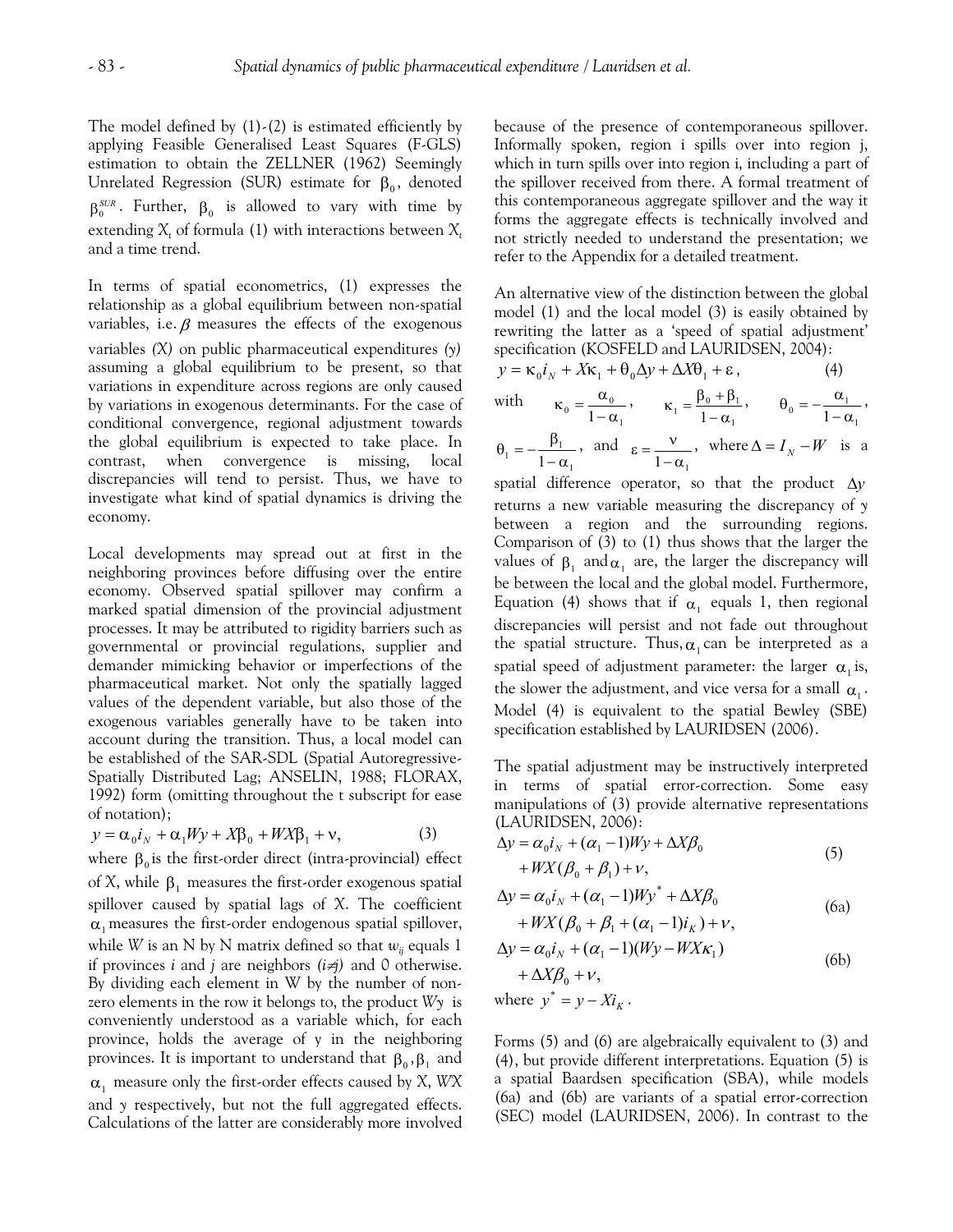SAR-SDL, the SBA and the SEC describe the formation of expected local differences in *y* as depending on local differences in *X* and locally lagged values of *X*. They are distinctive in that the SBA introduces locally lagged levels in *y*, whereas the SEC introduces the locally lagged discrepancy between *y* and *X*. Thus, in the SEC the term  $(\alpha_1$ -1) represents the local adjustment to any discrepancy.

To improve efficiency, and to adjust for temporal dynamics, data from several time periods should be applied to these spatial specifications if available. This is done by simply implementing (2) to the residuals of (3)- (6) so that SUR versions of these are obtained. As none of the forms (3)-(6) can be estimated consistently using Zellner's F-GLS method because of the contemporaneous *y* values of *Wy*, we apply a maximum likelihood procedure to obtain the coefficients of the SAR-SDL-SUR. From these, the parameters of (4)-(6) are straightforwardly calculated, and their standard errors obtained by applying the Delta method (GREENE, 2003) to the covariances of the SAR-SDL-SUR.

#### **Data**

Data for 50 Spanish provinces (excluding the autonomous cities of Ceuta and Melilla) were collected and are provided with this paper. These provinces correspond with the NUT-3 level of aggregation according to EUROSTAT. The provinces are assembled in 17 Autonomous Communities (AC). The ACs correspond with the NUT-2 level of aggregation according to EUROSTAT and they present a higher degree of heterogeneity than the provinces. Regarding the decentralisation process, 7 of the ACs got independent responsibilities during the 1980s and 1990s (Cataluña 1981, Andalucía 1984, Comunidad Valenciana y País Vasco 1987, Galicia y Navarra 1991, and Canarias 1994), while the last 10 got responsibility for health care regulation in 2002. Until then these 10 ACs were centrally regulated.

The data were collected annually from 1996 to 2003 from two sources, the National Statistical Institute (INE) and the Ministry of Health and Consumption (MSC). The dependent variable is Public Pharmaceutical Expenditure (EXP) per capita. This variable includes expenditures on extra-hospital drugs managed by the administration, but does not take private purchases into account. To capture the influence of wealth, Gross Domestic Product per capita (GDP) is included as an explanatory variable. Further, to capture the influence of the health care system, variables on the number of pharmacists per 1000 inhabitants (PHARM), the number of hospital beds per 1000 inhabitants (BEDS), and the number of medical doctors per 1000 inhabitants (MED) are included. Finally, to capture the influence of the population structure, the proportions of females (FEM), foreigners (FOREIGN), people over 65 years (OLD), and 0-4 year old children (CHILD) in the population are included. Table 1 presents the data used in this paper, including means and standard deviations (averaged over eight years).

The variables describing the population control for socio-demographic risk factors and are considered to be proxies for need whereas GDP controls for the ability to pay. The variables describing the health care system do not solely reflect supply factors but are a result of interactions between demand and supply factors. Some health care system variables may be considered to be substitutes to the utilization of pharmaceuticals while others are complementary. A priori, one would expect the number of pharmacists to be complementary, whereas we have no unambiguous a priori hypothesis for hospital beds and medical doctors.

Figure 2 shows the distribution of variables (averaged over eight years) by provinces. Spatial patterns are predominant, though not of a unique nature. For expenditures, a clear indication of spatial spillover is seen. Comparing the maps in Figure 2 to the map of ACs in Figure 1, this spillover seems to be of an intra- as well as a supra-AC nature. Furthermore, there seem to

| Table 1: Data used in the study |                                           |                                    |         |         |  |  |  |  |
|---------------------------------|-------------------------------------------|------------------------------------|---------|---------|--|--|--|--|
| Variable                        | Description                               | Source                             | Mean    | Std. D. |  |  |  |  |
| EXP                             | Pharmaceutical Expenditure per capita     | MSC, Inst. of Sanitary Information | 164.899 | 31.710  |  |  |  |  |
| <b>GDP</b>                      | GDP per capita                            | INE, National Statistical Inst.    | 9241.57 | 1766.14 |  |  |  |  |
| <b>PHARM</b>                    | Pharmacists per 1000 inhabitant           | INE, Social Indicators, 2004       | 1.206   | 0.225   |  |  |  |  |
| <b>BEDS</b>                     | Hospital beds per 1000 inhabitants        | MSC, National Hospital Catalogue   | 0.004   | 0.001   |  |  |  |  |
| MED                             | Medical doctors per 1000 inhabitants      | INE, Social Indicators, 2004       | 4.183   | 0.739   |  |  |  |  |
| <b>FEM</b>                      | Population proportion of females          | INE, National Statistical Inst.    | 0.506   | 0.006   |  |  |  |  |
| <b>FOREIGN</b>                  | Population proportion of foreigners       | INE, National Statistical Inst.    | 0.018   | 0.019   |  |  |  |  |
| <b>OLD</b>                      | Population proportion over 65 years       | INE, National Statistical Inst.    | 0.185   | 0.042   |  |  |  |  |
| <b>CHILD</b>                    | Population proportion from $0$ to 4 years | INE, National Statistical Inst.    | 0.090   | 0.016   |  |  |  |  |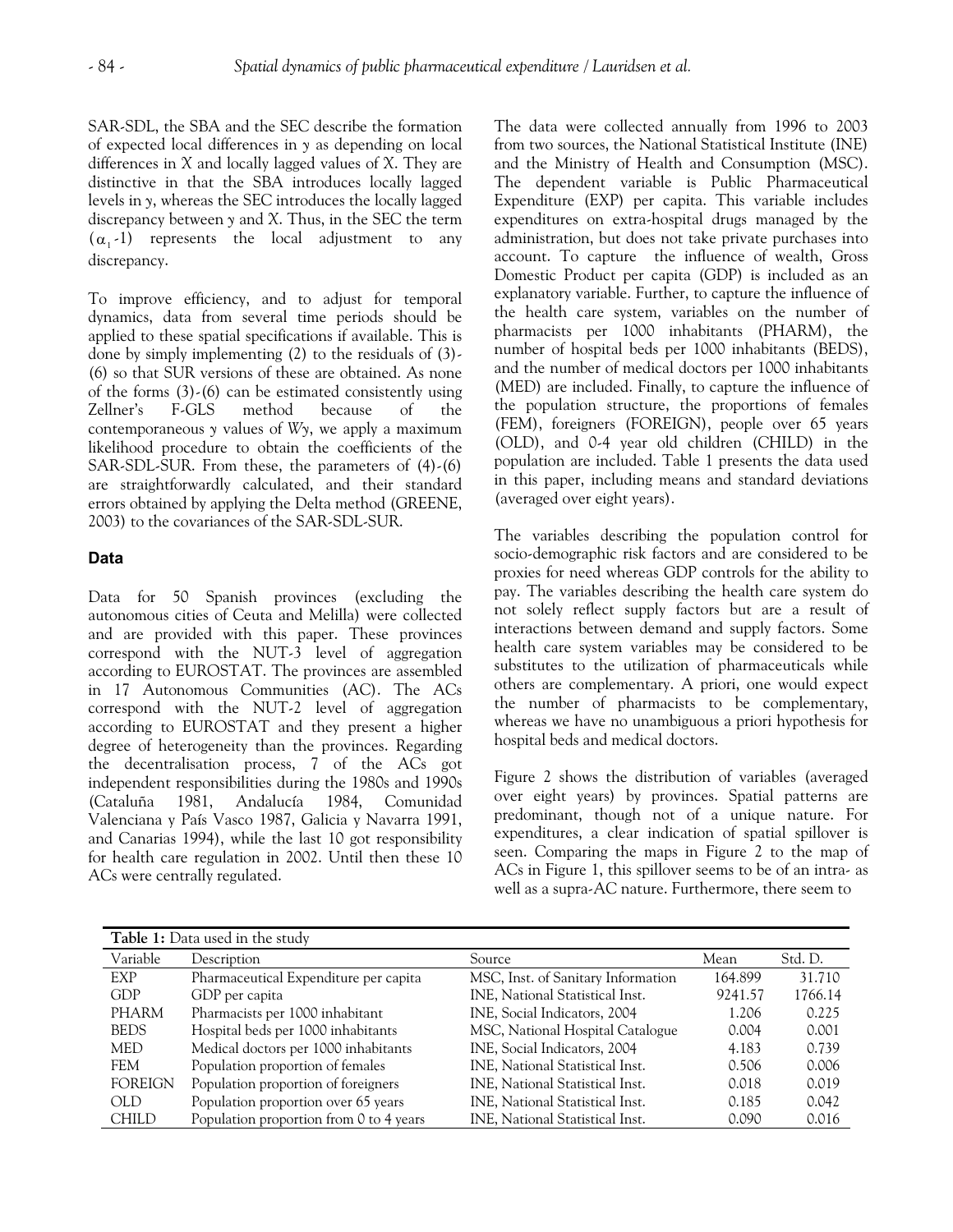be some tendencies to North/West-South/East contrasts. With respect to GDP, medical doctors, hospital beds and, to some extent, pharmacists a clear North-South contrast is evident. This is also the case for some of the population characteristics, especially proportions of elderly, children and to some extent females, while foreigners seem to cluster especially in the East coast provinces.

#### **Results**

The model assumed for pharmaceutical expenditures employs a multiplicative Cobb-Douglas specification, which is linearized by applying logarithmic transforms to the variables. BECH et al. (2006) estimated a similar model applying the SUR framework. They found that a model with common coefficients across years was adequate, as the variation over time of the coefficients could be captured by adding interaction variables between a time trend and the explanatory variables. Table 2 reports the global SUR model (i.e., without spatial spillover) and a local SAR-SDL-SUR model (adjusted for endogenous and exogenous spillover).

It is first clear that the LR test for the global versus the local model strongly rejects the former in favor of the the local model, the large coefficient of the endogenous spatial lag (*W\*EXP*) clearly supports the assumption that provincial pharmaceutical expenditures are not only



**Figure 2.** Variables (averaged over eight years) by province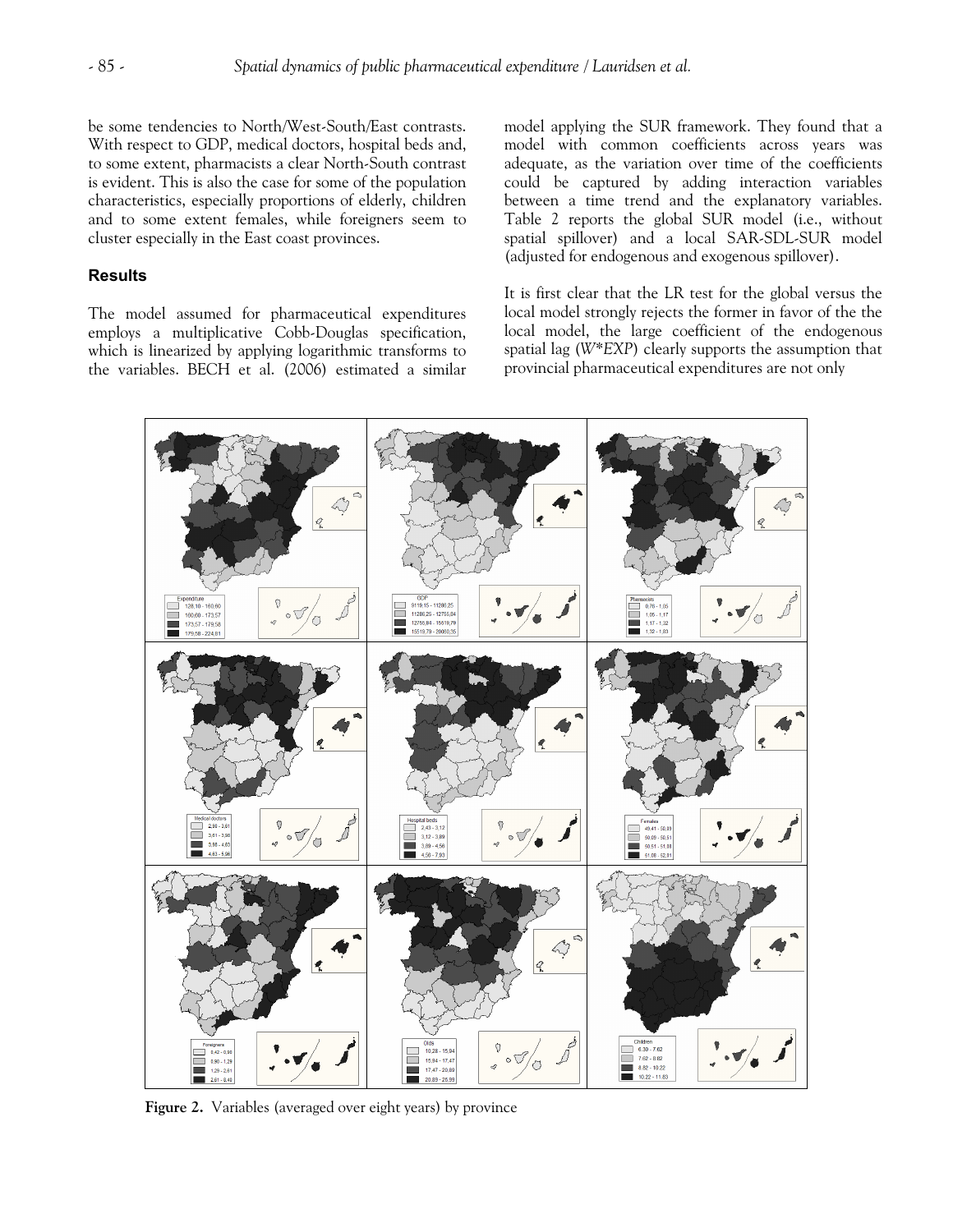|                                                              | SUR (global) |                  |             | SAR-SDL-SUR (local) |             |                             |             | SBE-SUR (speed of spatial adjustment) |             |
|--------------------------------------------------------------|--------------|------------------|-------------|---------------------|-------------|-----------------------------|-------------|---------------------------------------|-------------|
| Constant                                                     | $7.645***$   | Constant         | $3.711***$  | $W*EXP$             | $0.659***$  | Constant                    | 10.90***    | $\triangle$ EXP                       | $-1.937***$ |
|                                                              | (0.570)      |                  | (0.079)     |                     | (0.003)     |                             | (2.875)     |                                       | (0.022)     |
| <b>GDP</b>                                                   | 0.033        | GDP              | $0.092**$   | $W^*GDP$            | 0.006       | GDP                         | $0.289*$    | $\triangle$ GDP                       | $-0.018$    |
|                                                              | (0.034)      |                  | (0.036)     |                     | (0.063)     |                             | (0.170)     |                                       | (0.185)     |
| PHARM                                                        | 0.015        | PHARM            | 0.046       | W*PHARM             | 0.084       | PHARM                       | $0.384*$    | $\Delta$ PHARM                        | $-0.247$    |
|                                                              | (0.034)      |                  | (0.030)     |                     | (0.067)     |                             | (0.222)     |                                       | (0.199)     |
| <b>BED</b>                                                   | 0.005        | <b>BED</b>       | $-0.016$    | $W^*BED$            | $-0.014$    | <b>BED</b>                  | $-0.090$    | $\triangle$ BED                       | 0.042       |
|                                                              | (0.016)      |                  | (0.013)     |                     | (0.027)     |                             | (0.087)     |                                       | (0.079)     |
| <b>MED</b>                                                   | $0.082**$    | <b>MED</b>       | $0.096***$  | W*MED               | $-0.139**$  | <b>MED</b>                  | $-0.126$    | $\Delta$ MED                          | $0.410**$   |
|                                                              | (0.037)      |                  | (0.035)     |                     | (0.070)     |                             | (0.197)     |                                       | (0.206)     |
| FEM                                                          | $2.212***$   | <b>FEM</b>       | $-0.209$    | W*FEM               | 2.883***    | FEM                         | 7.855***    | $\Delta$ FEM                          | $-8.469***$ |
|                                                              | (0.628)      |                  | (0.618)     |                     | (1.014)     |                             | (2.910)     |                                       | (2.981)     |
| <b>FOR</b>                                                   | $0.013**$    | FOR              | 0.005       | $W*FOR$             | $-0.006$    | FOR                         | $-0.001$    | $\triangle$ FOR                       | 0.018       |
|                                                              | (0.006)      |                  | (0.005)     |                     | (0.010)     |                             | (0.030)     |                                       | (0.031)     |
| OLD                                                          | $0.231***$   | OLD              | $0.138***$  | $W^*OLD$            | 0.020       | $\ensuremath{\mathsf{OLD}}$ | $0.465*$    | $\Delta$ OLD                          | $-0.058$    |
|                                                              | (0.054)      |                  | (0.052)     |                     | (0.087)     |                             | (0.257)     |                                       | (0.256)     |
| <b>CHILD</b>                                                 | $0.203***$   | <b>CHILD</b>     | 0.054       | W*CHILD             | 0.119       | <b>CHILD</b>                | $0.509**$   | $\Delta$ CHILD                        | $-0.350$    |
|                                                              | (0.043)      |                  | (0.050)     |                     | (0.082)     |                             | (0.221)     |                                       | (0.243)     |
| $T^*GDP$                                                     | $-0.017***$  | $T*GDP$          | $-0.025***$ | $W^*T^*GDP$         | 0.008       | $T*GDP$                     | $-0.051***$ | $\Delta T^*GDP$                       | $-0.024$    |
|                                                              | (0.004)      |                  | (0.005)     |                     | (0.007)     |                             | (0.017)     |                                       | (0.022)     |
| T*PHARM                                                      | $0.008*$     | T*PHARM          | 0.001       | W*T*PHARM           | $-0.006$    | T*PHARM                     | $-0.017$    | $\Delta T^*$ PHAR                     | 0.018       |
|                                                              | (0.005)      |                  | (0.003)     |                     | (0.009)     |                             | (0.030)     | M                                     | (0.027)     |
| $T*BED$                                                      | 0.001        | T*BED            | $0.005**$   | $W^*T^*BED$         | $-0.004$    | T*BED                       | 0.003       | $\Delta T^* BED$                      | 0.012       |
|                                                              | (0.003)      |                  | (0.002)     |                     | (0.004)     |                             | (0.014)     |                                       | (0.013)     |
| T*MED                                                        | $-0.018***$  | T*MED            | $-0.016***$ | $W^*T^*MED$         | $0.017*$    | T*MED                       | 0.002       | $\Delta T^*$ MED                      | $-0.050*$   |
|                                                              | (0.005)      |                  | (0.005)     |                     | (0.009)     |                             | (0.025)     |                                       | (0.028)     |
| $T*FEM$                                                      | $-0.142***$  | $T*FEM$          | 0.058       | $W^*T^*FEM$         | $-0.284***$ | $T*FEM$                     | $-0.663***$ | $\Delta T$ *FEM                       | $0.836***$  |
|                                                              | (0.053)      |                  | (0.058)     |                     | (0.096)     |                             | (0.256)     |                                       | (0.284)     |
| $T*FOR$                                                      | 0.001        | $T*FOR$          | $-0.001$    | $W^*T^*FOR$         | $0.004**$   | $T*FOR$                     | $0.006*$    | $\Delta T^*$ FOR                      | $-0.010**$  |
|                                                              | (0.001)      |                  | (0.001)     |                     | (0.001)     |                             | (0.003)     |                                       | (0.004)     |
| $T^*OLD$                                                     | $-0.002$     | $T^*OLD$         | 0.003       | $W^*T^*OLD$         | 0.008       | $T^{\ast}\mathrm{OLD}$      | 0.032       | $\Delta T^*OLD$                       | $-0.022$    |
|                                                              | (0.005)      |                  | (0.006)     |                     | (0.009)     |                             | (0.026)     |                                       | (0.027)     |
| T*CHILD                                                      | $-0.039***$  | T*CHILD          | $-0.013$    | W*T*CHILD           | $-0.001$    | T*CHILD                     | $-0.041*$   | $\Delta T^*$ CHILD                    | 0.001       |
|                                                              | (0.007)      |                  | (0.009)     |                     | (0.012)     |                             | (0.022)     |                                       | (0.036)     |
| $Log L = 1367.01$                                            |              | $LogL = 1432.01$ |             |                     |             |                             |             |                                       |             |
| $AIC = -2626.03$                                             |              | $AIC = -2724.02$ |             |                     |             |                             |             |                                       |             |
| LR test of global SUR versus local SAR-SDL-SUR = $130.00***$ |              |                  |             |                     |             |                             |             |                                       |             |

**Table 2.** Global and local SUR models (dependent variable: EXP)

Note. Standard errors in parentheses. Significance indicated at 1% (\*\*\*), 5%

(\*\*) and 10% (\*) levels.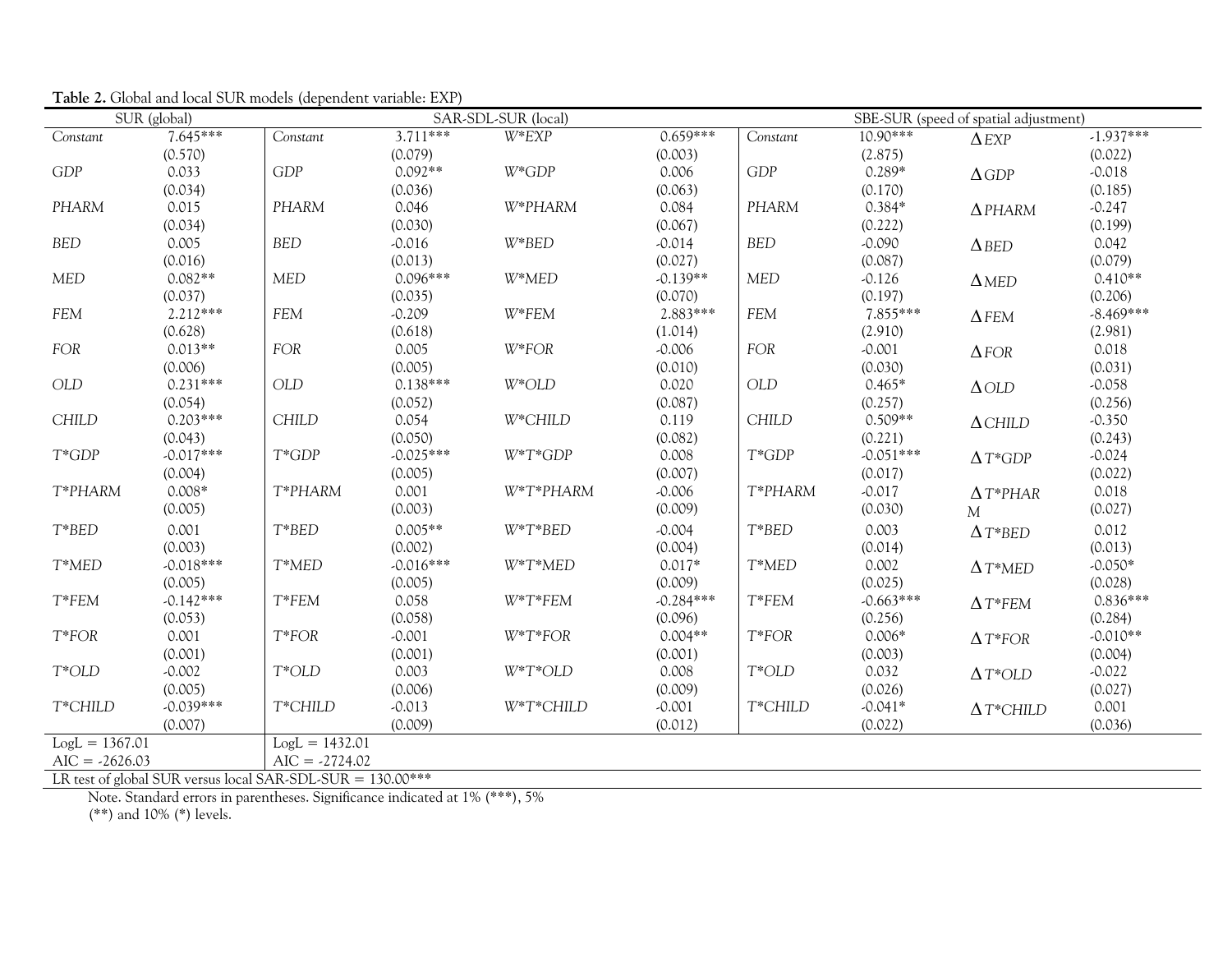| <b>SBA-SUR</b>     |             |             |             |                    | SEC-SUR (formula 6a) |             |             |  |
|--------------------|-------------|-------------|-------------|--------------------|----------------------|-------------|-------------|--|
| Constant           | $3.711***$  | W*EXP       | $-0.340***$ | Constant           | $3.711***$           | $W*EXP*$    | $-0.340***$ |  |
|                    | (0.979)     |             | (0.002)     |                    | (0.979)              |             | (0.002)     |  |
| $\triangle$ GDP    | $0.092**$   | W*GDP       | $0.098*$    | $\triangle$ GDP    | $0.092**$            | W*GDP       | $-0.248***$ |  |
|                    | (0.036)     |             | (0.058)     |                    | (0.036)              |             | (0.058)     |  |
| $\Delta$ PHARM     | 0.046       | W*PHARM     | $0.130*$    | $\Delta$ PHARM     | 0.046                | W*PHARM     | $-0.209***$ |  |
|                    | (0.030)     |             | (0.075)     |                    | (0.030)              |             | (0.075)     |  |
| $\triangle$ BED    | $-0.016$    | W*BED       | $-0.030$    | $\triangle$ BED    | $-0.016$             | W*BED       | $-0.371***$ |  |
|                    | (0.013)     |             | (0.029)     |                    | (0.013)              |             | (0.029)     |  |
| $\triangle$ MED    | $0.096***$  | W*MED       | $-0.043$    | $\triangle$ MED    | $0.096***$           | W*MED       | $-0.383***$ |  |
|                    | (0.035)     |             | (0.067)     |                    | (0.035)              |             | (0.067)     |  |
| $\Delta$ FEM       | $-0.209$    | $W*FEM$     | 2.674***    | $\Delta$ FEM       | $-0.209$             | W*FEM       | $2.333**$   |  |
|                    | (0.618)     |             | (0.990)     |                    | (0.618)              |             | (0.990)     |  |
| $\triangle$ FOR    | 0.005       | W*FOR       | $-0.001$    | $\triangle$ FOR    | 0.005                | W*FOR       | $-0.340***$ |  |
|                    | (0.005)     |             | (0.010)     |                    | (0.005)              |             | (0.010)     |  |
| $\triangle$ OLD    | $0.138***$  | W*OLD       | $0.158*$    | $\triangle$ OLD    | $0.138***$           | W*OLD       | $-0.182**$  |  |
|                    | (0.052)     |             | (0.087)     |                    | (0.052)              |             | (0.087)     |  |
| $\triangle$ CHILD  | 0.054       | W*CHILD     | $0.173**$   | $\Delta$ CHILD     | 0.054                | W*CHILD     | $-0.166**$  |  |
|                    | (0.050)     |             | (0.075)     |                    | (0.050)              |             | (0.075)     |  |
| $\Delta T^*GDP$    | $-0.025***$ | $W^*T^*GDP$ | $-0.017***$ | $\Delta T^*GDP$    | $-0.025***$          | $W^*T^*GDP$ | $-0.358***$ |  |
|                    | (0.005)     |             | (0.005)     |                    | (0.005)              |             | (0.006)     |  |
| $\Delta T^*$ PHARM | 0.001       | W*T*PHARM   | $-0.005$    | $\Delta T^*$ PHARM | 0.001                | W*T*PHARM   | $-0.346***$ |  |
|                    | (0.003)     |             | (0.010)     |                    | (0.003)              |             | (0.010)     |  |
| $\Delta T^* BED$   | $0.005**$   | W*T*BED     | 0.001       | $\Delta T^* BED$   | $0.005**$            | W*T*BED     | $-0.339***$ |  |
|                    | (0.002)     |             | (0.005)     |                    | (0.002)              |             | (0.005)     |  |
| $\Delta T^*$ MED   | $-0.016***$ | W*T*MED     | 0.001       | $\Delta T^*$ MED   | $-0.016***$          | W*T*MED     | $-0.339***$ |  |
|                    | (0.005)     |             | (0.008)     |                    | (0.005)              |             | (0.009)     |  |
| $\Delta T$ *FEM    | 0.058       | W*T*FEM     | $-0.226***$ | $\Delta T$ *FEM    | 0.058                | W*T*FEM     | $-0.566***$ |  |
|                    | (0.058)     |             | (0.087)     |                    | (0.058)              |             | (0.087)     |  |
| $\Delta T^*$ FOR   | $-0.001$    | W*T*FOR     | $0.002*$    | $\Delta T^*FOR$    | $-0.001$             | W*T*FOR     | $-0.338***$ |  |
|                    | (0.001)     |             | (0.001)     |                    | (0.001)              |             | (0.002)     |  |
| $\Delta T^*OLD$    | 0.003       | $W^*T^*OLD$ | 0.011       | $\Delta T^*OLD$    | 0.003                | W*T*OLD     | $-0.329***$ |  |
|                    | (0.006)     |             | (0.008)     |                    | (0.006)              |             | (0.009)     |  |
| $\Delta T^*$ CHILD | $-0.013$    | W*T*CHILD   | $-0.014*$   | $\Delta T^*$ CHILD | $-0.013$             | W*T*CHILD   | $-0.354***$ |  |
|                    | (0.009)     |             | (0.007)     |                    | (0.009)              |             | (0.008)     |  |

**Table 3.** Spatial error-correction representations of the local model (dependent variable: ΔEXP)

Note. Standard errors in parentheses. Significance indicated at 1% (\*\*\*), 5% (\*\*) and 10% (\*) level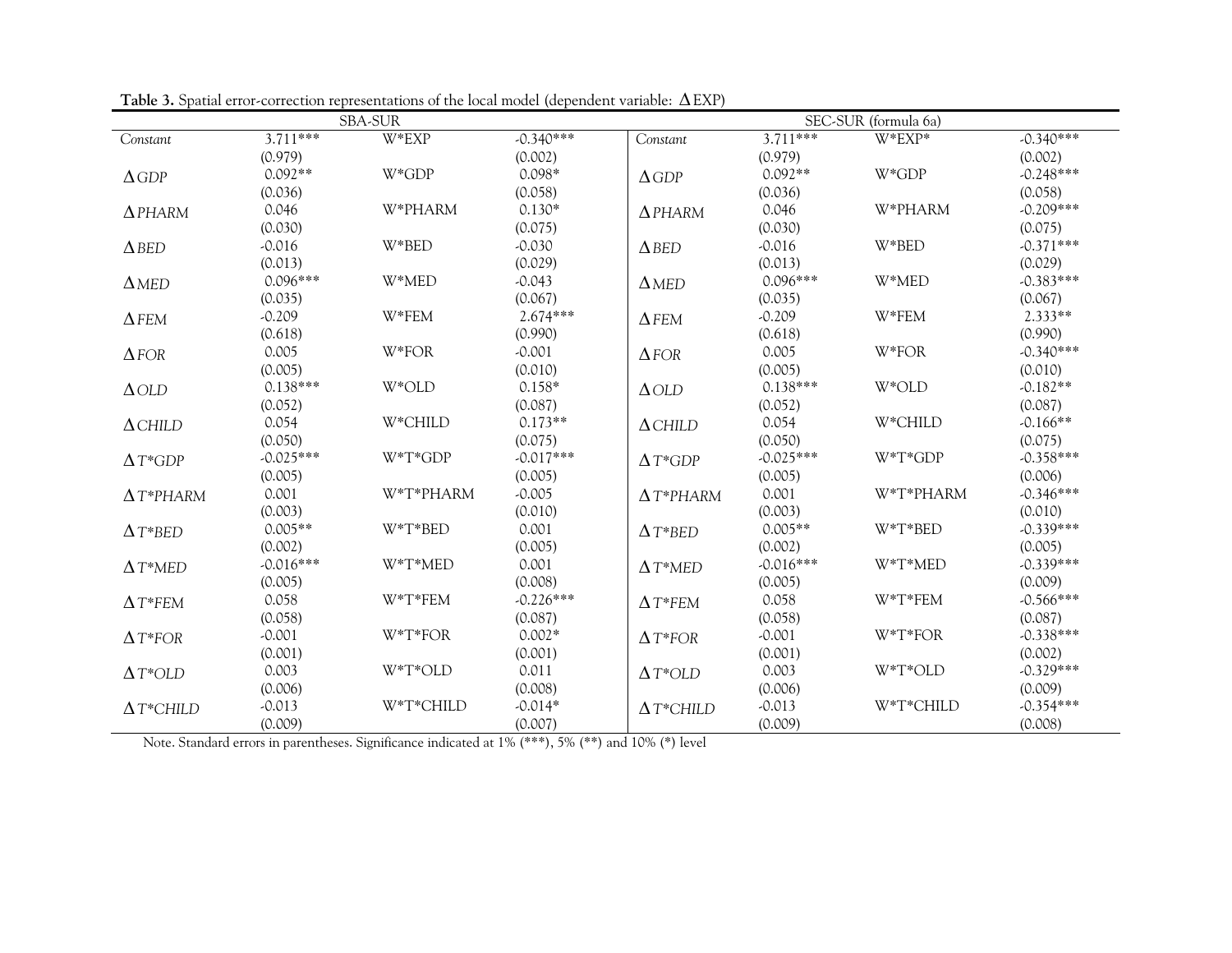determined within provinces, but that important supraprovincial forces are in play. These could be attributed to governmental and provincial regulation or to the supralatter. Looking at the coefficients of the spatial lags of provincial nature of the pharmaceutical market caused by the presence of pharmaceutical companies of such a size that they can partly outperform the regional selfdetermination of expenditure. Further, several spatial lags of exogenous determinants are significant and thus indicate that supra-provincial actors react to supraprovincial levels of determinants, rather than to intraprovincial levels exclusively. Further, a comparison of the global and the local models clearly shows that the direct (i.e., non-spatial) effects of population characteristics are overstated by the global model, while the effect of GDP seems to be understated. On the other hand, the effects of health system characteristics seem to be properly estimated by the global model.

A closer look at the speed of spatial adjustment (SBE-SUR) transform of the local model provides a deeper insight into the nature of the spatial adjustment process. The large negative coefficient for the local discrepancy of expenditure  $(\Delta$ EXP) clearly shows that a local excess expenditure of a province (i.e., a positive  $\triangle$ EXP) causes a downward adjustment, so that a local convergence of expenditure is in play. Likewise, for the exogenous determinants, the inversely-signed nature of the direct effects and the discrepancy effects indicate the presence of local convergence. These exogenous discrepancy effects are, however, relatively small and weakly significant. To illustrate, the direct effect of GDP is 0.289. If, however, the GDP of a province exceeds the average GDP of the surrounding provinces, then the effect is downward adjusted by 0.018 times the difference  $\Delta$  GDP. A somewhat stronger effect is in play for the number of pharmacists and the number of medical doctors. For the former, the direct effect is 0.384, while the downward adjustment effect of a positive local difference is 0.247 times the discrepancy in the number of pharmacists. For the latter, the negative direct effect of 0.126 is modified in the case of a positive local difference by a positive adjustment effect of 0.410 times the difference in the number of medical doctors.

Table 3 summarizes the spatial error-correction specification, which provides further insight into the local dynamics. It is seen that local differences in GDP cause local differences in pharmaceutical expenditures. Regarding health care system characteristics, it is obvious that local differences in the number of medical doctors cause local expenditure differences. Turning to population characteristics, it is apparent that local differences in the proportions of old people cause differences in expenditures. In both models in Table 3 the coefficients are the same (-0.340) for the endogenous

spillover (indicated with  $\alpha_1 = 0.66$ ) the errorcorrection (indicated by  $\alpha_1 - 1 = -0.34$ , which is spatial lag. While it returns simply the spatial lag of the dependent variable in the SBA-SUR model, in the SEC-SUR it embodies spatial error-correction mechanisms. The adjustment coefficient (W\*EXP\*) takes a negative sign, which generally indicates the working of the errorcorrection mechanism. As an effective spatial errorcorrection allows the economy to adjust towards equilibrium by fast absorption of a spatial spillover, it is straightforwardly linked with the existence of conditional convergence. However, due to the large endogenous considerably larger than -1), and thus the speed of absorption of the spatial spillover, is relatively slow. Thus, important rigidities are demonstrated which slow down the opportunities for convergence.

#### **Conclusions**

The present study analyzes models of public pharmaceutical expenditures and adds to previous knowledge regarding not only the necessity but also the involved implications of adjusting for spatial spillover effects. The importance of interpreting spatial spillovers within a spatially dynamic error-correction framework is demonstrated. Specifically, it is found that opportunities for convergence are slowed down, as the speed of absorption of spatial spillovers is considerably slow. This in turn is especially due to the presence of a large endogenous spatial spillover, presumably caused by the complex supra-provincial nature of the pharmaceutical market. Thus, the complexity of spatial spillover is clearly illustrated, and the need for further evidence on the implications and the nature of spatial spillover is demonstrated.

SAS code and data sets are available on the CS-BIGS web site.

#### **REFERENCES**

- Anselin L. 1988. *Spatial econometrics: Methods and models*. Kluwer Academic Publishers, North-Holland.
- Bech, M., J. Lauridsen, F. Lopez and M. M. Sanchez. 2006. *Dynamic patterns and small-area variation in public pharmaceutical expenditure*. Working paper, Department of Business and Economics, University of Southern Denmark.
- Costa-Font, J. and J. Puig-Junoy. 2004. *Regulatory Ambivalence and the Limitations of Pharmaceutical Policy in Spain*. Working Paper No 762, Faculty of Economics and Business, Universitat Pompeu Fabra.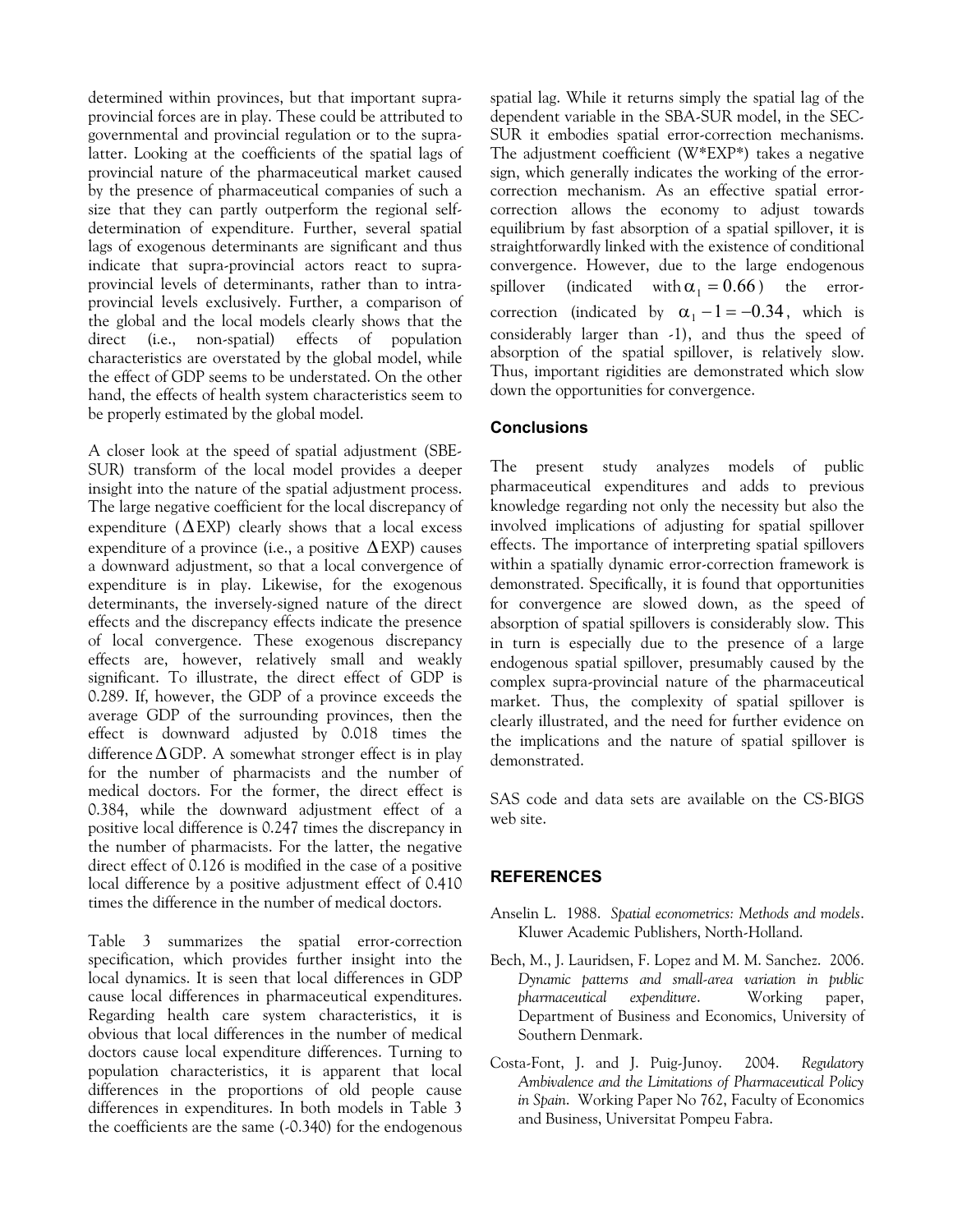- Darba, J. 2003a. Pharmaceutical expenditure and therapeutic value of new medicines in Spain, *Pharmacoeconomics*, 21: 1211-2.
- Darba, J. 2003b. Pharmaceutical expenditure in Spain: evolution and cost containment measures during 1998- 2001, *The European Journal of Health Economics,* 4: 151- 7.
- Dubois, R. W., E. Batchlor and S. Wade. 2002. Geographic variation in the use of medications: Is uniformity good news or bad?, *Health Affairs,* 21: 240- 50.
- Dubois, R. W., A. J. Chawla, C. A. Neslusan, M. W. Smith and S. Wade. 2000. Explaining drug spending trends: Does perception match reality?, *Health Affairs*, 19: 231- 9.
- Ess, S. M., S. Schneeweiss and T. D. Szucs. 2003. European healthcare policies for controlling drug expenditure, *Pharmacoeconomics*, 21: 89-103.
- Florax, R. J. G. M. 1992. *The University: A Regional Booster?* Economic Impacts of Academic Knowledge Infrastructure. Aldershot, Avebury.
- Folland, S., A. C. Goodman and M. Stano. 2003. *The Economics of Health and Health Care*. Prentice Hall, Upper Saddle River, NJ.
- Gerdtham, U. G. and D. Lundin. 2004. Why did drug spending increase during the 1990s? A decomposition based on Swedish data, *Pharmacoeconomics*, 22: 29-42.
- Greene, W. H. 2003. *Econometric Analysis*. Prentice Hall, Upper Saddle River, NJ.
- Ham, C. 1988. Health Care Variation: Assessing the Evidence. Working paper, King's Fund Institute, London.
- Joines, J. D., I. Hertz-Picciotto, T. S. Carey, W. Gesler and C. Suchindran. 2003. A spatial analysis of countylevel variation in hospitalization rates for low back problems in North Carolina, *Social Science and Medicine*, 56: 2541-53.
- Kitchener, M., H. Carrillo and C. Harrington. 2003. Medicaid Community-Based Programs: A Longitudinal Analysis of State Variation in Expenditures and Utilization, *Inquiry*, 40: 375-89.
- Kosfeld, R. and J. Lauridsen. 2004. Dynamic spatial modelling of regional convergence processes, *Empirical Economics*, 4: 705-22.
- Lauridsen, J. 2006. Spatial Autoregressively Distributed Lag Models: Equivalent Forms, Estimation, and an Empirical Example. *Annals of Regional Science*, (forthcoming).
- Levaggi, R. and R. Zanola. 2003. Flypaper effect and sluggishness: Evidence from regional health expenditure in Italy, *International Tax and Public Finance*, 10: 535-47.
- Lopez-Casasnovas, G. 2005. Economic considerations regarding pharmaceutical expenditure in Spain and its financing, in PUIG-JUNOY J. (Ed.) *The Public Financing of Pharmaceuticals: An Economic Approach*, pp. 189-209. Edward Elgar, Cheltenham, UK.
- Lopez-Casasnovas, G. and M. Saez. 2001. *A multilevel analysis on the determinants of regional health care expenditure. A Note*, Economics Working Paper 572, Research Centre on Health and Economics (CRES).
- Lopez-Casasnovas, G., J. Costa-Font and I. Planas. 2005. Diversity and regional inequalities in the Spanish system of health care services, *Health Economics*, 14: S221-35.
- Metge, C., C. Black, S. Peterson and A. L. Kozyrskyj. 1999. The population's use of pharmaceuticals, *Medical Care*, 37: JS42-59.
- Morgan, S. G. 2005. Booming prescription drug expenditure - A population-based analysis of age dynamics, *Medical Care*, 43: 996-1008.
- Moscone, F. and M. Knapp. 2005. Exploring the Spatial Pattern of Mental Health Expenditure, *The Journal of Mental Health Policy and Economics*, 4: 205-17.
- Puig-Junoy, J. 2004. Incentives and pharmaceutical reimbursement reforms in Spain, *Health Policy*, 67: 149- 65.
- Rovira, J., R. Tremosa, A. Gilabert and M. Torralba. 2001. The role of prices in drug expenditure analysis, *Health Economics in Prevention and Care*, 2: 142-9.
- Wennberg, J. and A. Gittelsohn. 1973. Small Area Variation in Health-Care Delivery, *Science*. 182: 1102- 7.
- Westert, G. P., P. P. Groenewegen, H. C. Boshuizen, P. M. M. Spreeuwennberg and M. P. M. Steultjens 2004. Medical practice variations in hospital care: time trends of a spatial phenomenon, *Health & Place*, 10: 215-20.
- Zellner, A. 1962. An Efficient Method of Estimating Seemingly Unrelated Regressions and Tests of Aggregation Bias, *Journal of the American Statistical Association*, 57: 348-68.